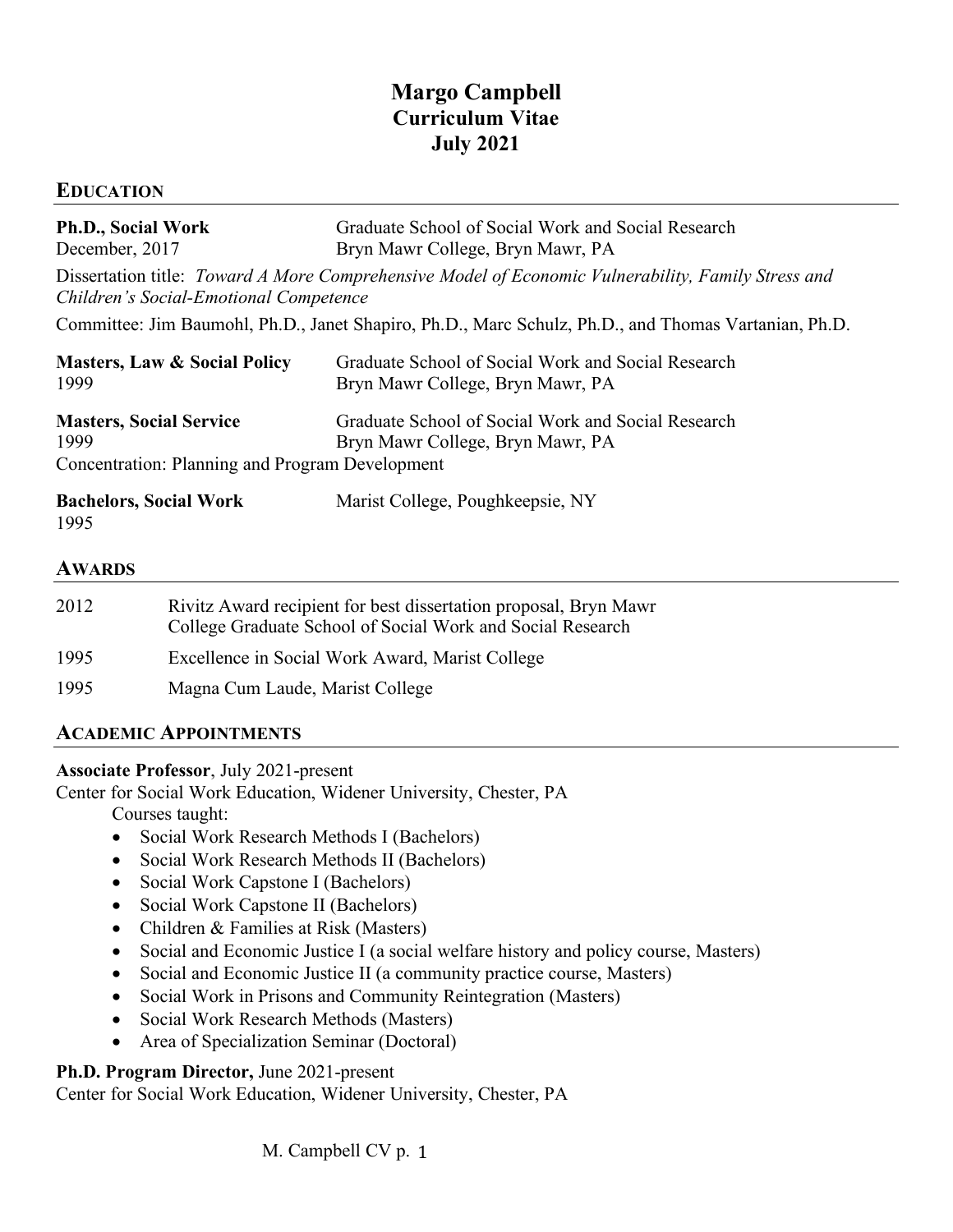**Director of Undergraduate Education,** July 2018-May 2021 Center for Social Work Education, Widener University, Chester, PA

**Assistant Professor**, September 2015-June 2021 Center for Social Work Education, Widener University, Chester, PA

**Part-Time Lecturer,** Methods of Social Work Research I & II, June 2013-December 2013 School of Social Work, Rutgers, The State University of New Jersey, Camden, NJ

**Adjunct Instructor,** Research Informed Practice I & II, September 2012-May 2015 Graduate School of Social Work and Social Research, Bryn Mawr College, Bryn Mawr, PA

**Teaching Assistant,** Research Methods II (Ph.D.), September 2008-May 2009 Graduate School of Social Work and Social Research, Bryn Mawr College, Bryn Mawr, PA

**Research Assistant,** June 2007-December 2009 Bryn Mawr College Graduate School of Social Work and Social Research, Bryn Mawr, PA

# **SOCIAL WORK PRACTICE EXPERIENCE**

**Human Subjects Research Professional,** August 2003-August 2012 Public/Private Ventures (P/PV), Philadelphia, PA *Chair, Institutional Review Board (IRB)* (2011-2012) *Director of the Institutional Review Board (IRB)* (2009-2011) *Institutional Review Board (IRB) Liaison* (2003-2009)

**Case Worker,** September 2002-December 2003 La Vida International Adoption Agency, King of Prussia, PA

**Program Associate- Children, Youth, and Families Division,** July 2001-July 2003 William Penn Foundation, Philadelphia, PA

**Contractor- National Center for Field Consultation,** September 2000-July 2001 Child Welfare League of America, Washington, DC

**Social Worker,** September 1999-September 2000 Social Work p.r.n., Fort Washington, PA

**Community Member,** September 1995-September 1996 Caritas Mission, Young People Who Care Inc., Clearfield and Frenchville, PA

# **SOCIAL WORK RESEARCH AND EVALUATION EXPERIENCE**

**Consultant**, September 2016-present United Way of Southeastern Pennsylvania and New Jersey (UWGPSNJ), Philadelphia, PA

**Research and Evaluation Consultant**, June 2017-September 2017 Living Beyond Breast Cancer, Bala Cynwyd, PA

**Research and Evaluation Consultant,** March 2014-December 2015 Annie E. Casey Foundation, Baltimore, MD

**Consultant,** May 2012-January 2013 Patrizi Associates, Philadelphia, PA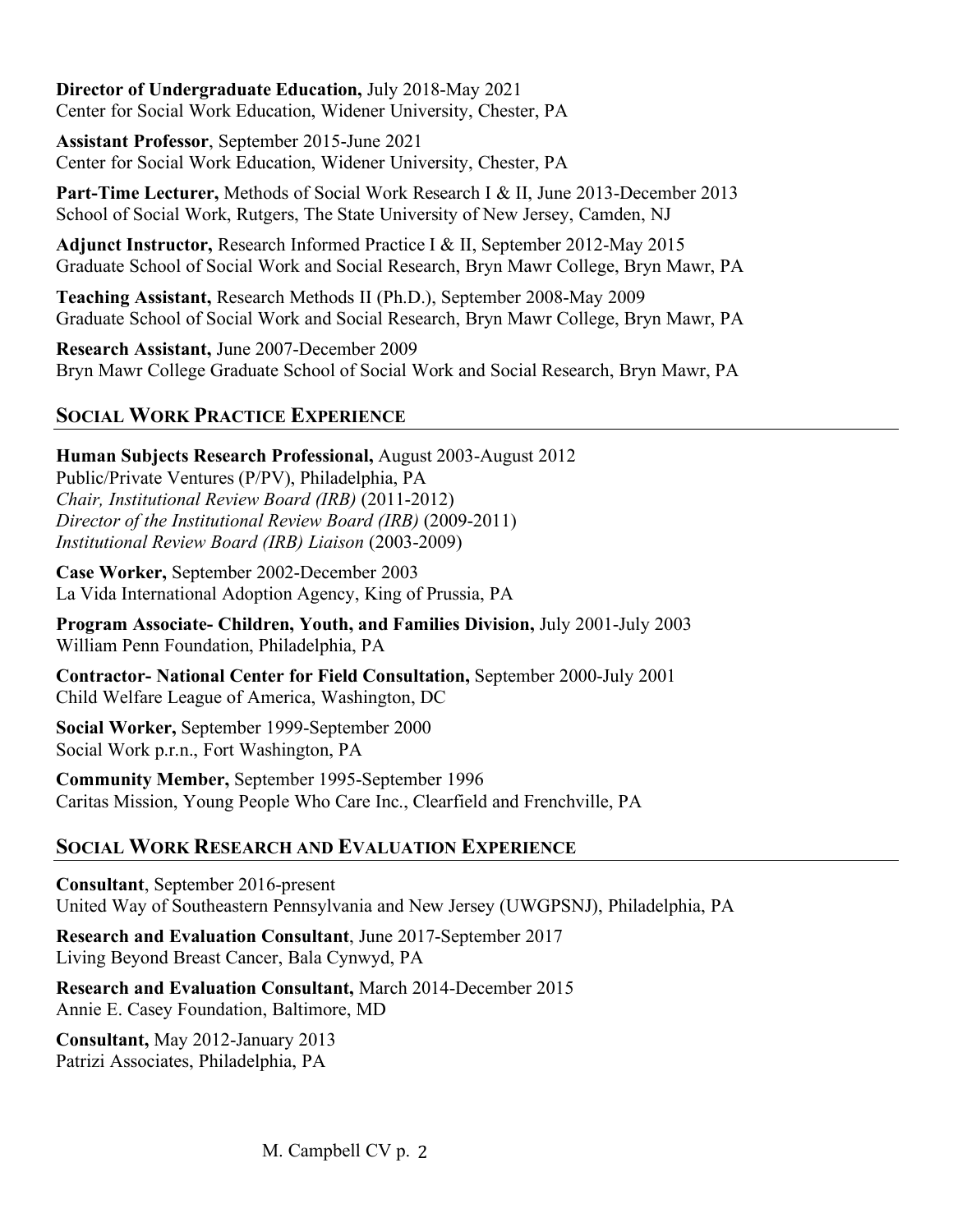**Researcher and Project Manager,** August 2003-August 2012 Public/Private Ventures (P/PV), Philadelphia, PA *Consultant* (2011-2012) *Research Associate* (2007-2011) *Assistant Research Associate* (2003-2007)

**Survey Consultant,** April 2007-December 2009 Nonprofit Executive Leadership Institute (NELI), Bryn Mawr, PA

### **PUBLICATIONS**

#### *PEER-REVIEWED ARTICLES*

- **Campbell, M.** & Houser, L. (2020). Connecting caregiver wages and distress: Felt precarity, parenting, and child behavior. *Families in Society,* doi.org/10.1177/1044389420913393
- **Campbell, M.**, Dalke, A., & Toews, B. (2019). Naming and sharing power in prison workshop settings. *Ethics and Social Welfare*, doi.org/10.1080/17496535.2019.1694960
- Sousa, C., Yutzky, L., **Campbell, M**., Cook, C., & Slates, S. (2019). Understanding the curricular needs and practice contexts of macro social work: A community-based process. *Journal of Social Work Education*, doi.org/10.1080/10437797.2019.1656686.
- Houser, L. & **Campbell, M.** (in process). Relationships between paid maternity leave, state policy, and maternal health: Evidence from eleven locales in the U.S. For submission to *Maternal and Child Health Journal.*

#### *RESEARCH AND TECHNICAL REPORTS*

- **Campbell, M.**, & Houser, L. (2017, September). Developing an evaluation and metric tracking plan for Living Beyond Breast Cancer's Leadership Volunteer Program. Living Beyond Breast Cancer, Philadelphia, PA.
- Littell J.H., **Campbell M**., Green, S., & Toews. B. (2009). Multisystemic Therapy for social, emotional, and behavioral problems in youth aged 10–17. Cochrane Library, 4, Chichester, UK: John Wiley & Sons, Ltd.
- Walker, K., Feldman, A., & **Campbell, M.** (2009). *Collaboration and community change in the Children's Futures Initiative*. Philadelphia: Public/Private Ventures.
- Grossman, J.B., **Campbell, M.,** & Raley, B. (2007). *Quality time after school: What instructors can do to enhance learning.* Philadelphia: Public/Private Ventures.
- Grossman, J.B., **Campbell, M.,** & Raley, B. (2007). *P/PV in brief: Quality time after school.* Philadelphia: Public/Private Ventures.
- Albert, R. & **Campbell, M**. (2000). Charitable organizations and lobbying. In Raymond Albert (Ed.), *Law and Social Work Practice: A Legal Systems Approach (2nd Edition).* New York: Springer Publishing Company.

### **PRESENTATIONS**

### *REFEREED*

Campbell, C., **Campbell, M.,** & Toews, B. (Accepted). Collective trauma within prison environments. Paper presented at the Annual Meeting of the Society for the Study of Social Problems (SSSP), San Francisco. Conference cancelled due to COVID-19.

M. Campbell CV p. 3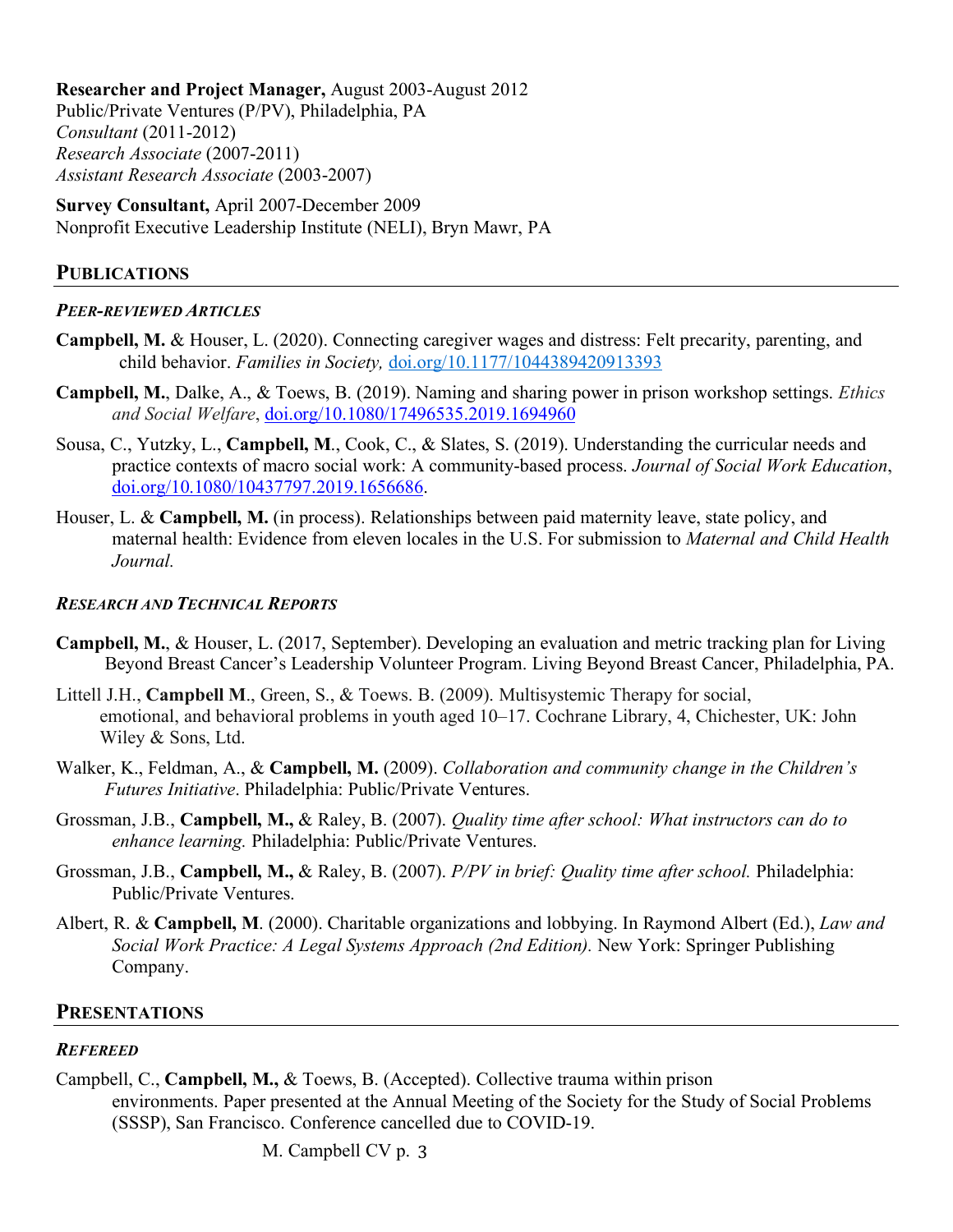- **Campbell, M**., Toews, B., & Campbell, C. (2019, August). The impact of prison moves and policies on well-being. Paper presented at the Annual Meeting of the Society for the Study of Social Problems (SSSP), New York City.
- Dalke, A., Sindelar, E., Rosado, F., Boyd, C., Campbell, S., Maldonado, M., & **Campbell, M.**  (2018, November). "Interrogating expertise": Reflecting on the capacities and limitations of teacher-led, tutor-assisted, and peer-designed projects inside the walls. Paper presented at the 2018 National Conference on Higher Education in Prison, Indianapolis.
- **Campbell, M.** (2018, August). Relationships between paid maternity leave, state policy, and maternal health: Evidence from eleven states in the U.S. Paper presented at the Annual Meeting of the Society for the Study of Social Problems (SSSP), Philadelphia.
- **Campbell, M**. (2017, August). Questioning the Family Stress Model. Paper presented at the Annual Meeting of the Society for the Study of Social Problems (SSSP), Montreal.
- **Campbell, M**. (2017, January). The links between economic vulnerability, family stress, and children's socialemotional competence. Paper presented at the Annual Meeting of the Society for Social Work Research (SSWR), New Orleans.
- **Campbell, M**. (2016, November). Refining curriculum for a macro social work concentration: A community-based process. Paper presented at the Annual Meeting of the Council on Social Work Education (CSWE), Atlanta.
- Sousa, C. with **Campbell, M**. (2016, January). Refining curriculum for a macro social work concentration: A community-based process. Paper presented at the 20<sup>th</sup> Annual Meeting of the Society for Social Work Research (SSWR), Washington, DC.
- **Campbell, M**. (2014, August). Precariousness realized and the Earned Income Tax Credit. Paper presented at the Annual Meeting of the Society for the Study of Social Problems (SSSP), San Francisco.
- **Campbell, M**., Grossman, J., & Raley, B. (2006, June). What makes for an engaging learning activity? Paper presented at the Annual Center for Summer Learning Conference, Baltimore.

### *INVITED PROFESSIONAL AND COMMUNITY*

- **Campbell, M.** & Lion, J. (2019, October). Mass incarceration and the school-to-prison pipeline: Restorative justice as a response. School Assistance Program (SAP) Council Meeting, Media, PA.
- **Campbell, M.** & Ortega, B.L. (2019, September). Let's Circle Up: Building relationships and community through restorative justice education and practice. The Greater Philadelphia Chapter of the Association for Conflict Resolution Meeting and Program, Haverford, PA.
- DeBiase, L. & **Campbell, M.** (2018, November). Incarceration and its impact on communities, families, and individuals: How can social workers respond? Continuing Education Event. NASW Pennsylvania Chapter, Brandywine Division, Widener University, Chester, PA.
- DeBiase, L. & **Campbell, M.** (2018, May). Incarceration and its impact on communities, families, and individuals: How can social workers respond? Continuing Education Event. Center for Social Work Education, Widener University, Chester, PA
- Boyd, C., **Campbell, M.,** & Rosado, F. (2017, June). Programming in prison: Let's Circle Up, a restorative justice program at SCI Graterford. AALAC Collaborative Workshop: Engaging College Communities In and Beyond Prison Education. Bryn Mawr College, Bryn Mawr, PA.

M. Campbell CV p. 4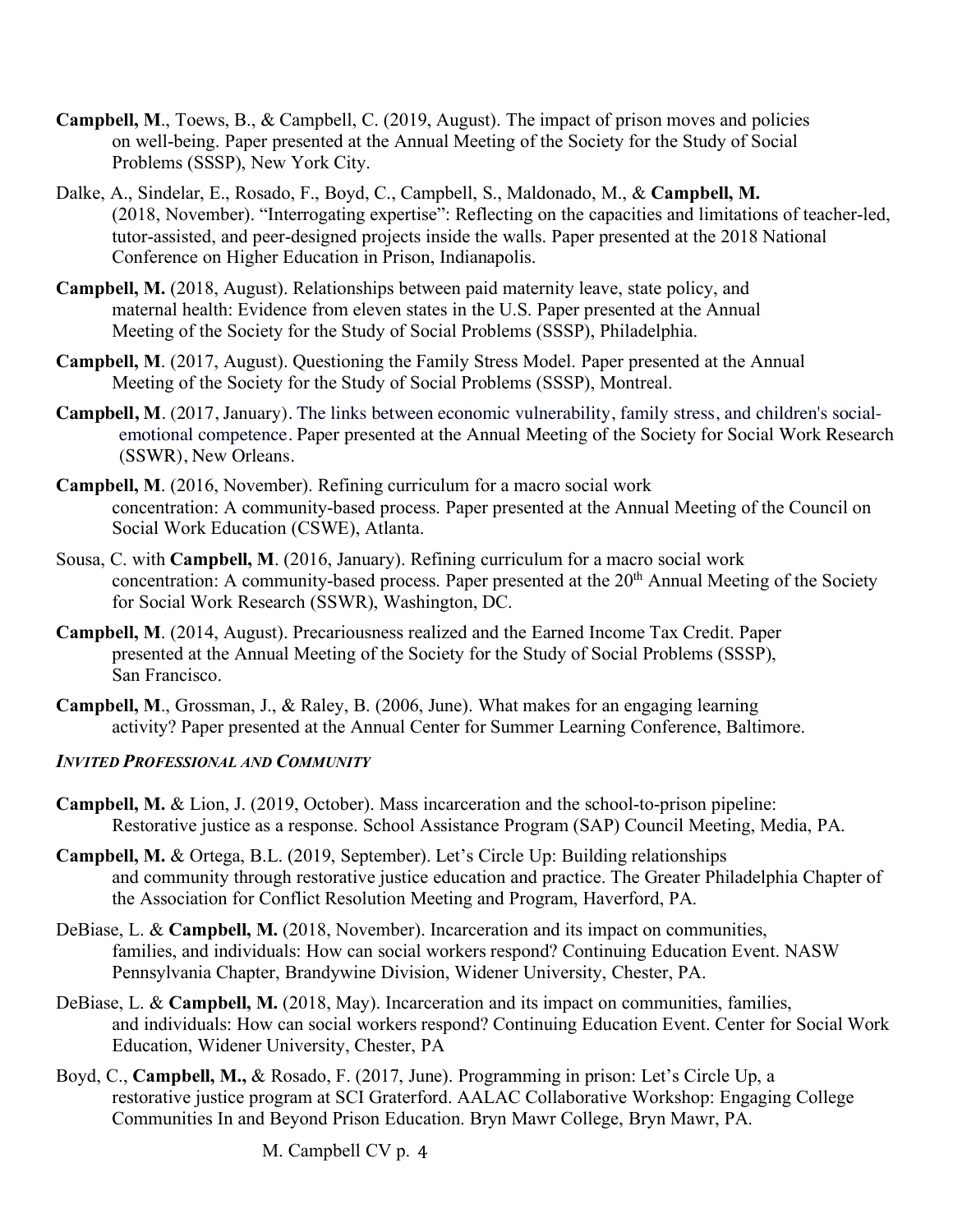- **Campbell, M.** (2014, November). Foundations of social work research. Bryn Mawr College Graduate School of Social Work and Social Research Career Changers Program Fall Cohort, Bryn Mawr, PA.
- **Campbell, M.** (2014, March). Foundations of social work research. Bryn Mawr College Graduate School of Social Work and Social Research Career Changers Program Spring Cohort, Bryn Mawr.
- **Campbell, M.** (2013, November). Foundations of social work research. Bryn Mawr College Graduate School of Social Work and Social Research Career Changers Program Fall Cohort, Bryn Mawr, PA.
- **Campbell, M.** (2013, March). Foundations of social work research. Bryn Mawr College Graduate School of Social Work and Social Research Career Changers Program Fall Cohort, Bryn Mawr, PA
- **Campbell, M.** (2013, October). Turbulent times: Income volatility, material hardship, and children's social-emotional competence. Bryn Mawr College Graduate School of Social Work and Social Research Doctoral Student Association (DSA) Colloquia Series, Bryn Mawr, PA
- **Campbell, M.** (2009, October). Mentoring for employment success and more: Lessons learned from the Ready4Work Reentry Initiative. The "Community" of Corrections Conference, Lansing, MI.
- **Campbell, M.** (2006, June). Quality time after school. The Southeastern Pennsylvania Regional Afterschool Summit, Chester, PA

### **PROFESSIONAL TRAININGS**

- **Campbell, M.** (2014, April). IRB review of qualitative research*.* Training for the Saint Joseph's University Institutional Review Board, Philadelphia, PA.
- **Campbell, M.** (2014, March). Outcome identification, measurement and monitoring*.* Training for the Restorative Justice Project, SCI-Graterford, Graterford, PA.
- **Campbell, M.** (2014, February). Logic models*.* Training for the Restorative Justice Project, SCI-Graterford, Graterford, PA.
- Littell, J. & **Campbell, M.** (2008, July). Systematic reviews and meta-analysis. Rigorous and Relevant Research Methods Workshop Series, Institute for the Advancement of Social Work Research, Washington, D.C.

### **UNIVERSITY SERVICE**

**Managing Reviewer**, Widener University Institutional Review Board, 2021-present

**Member**, Widener University Faculty Council General Education Subcommittee of the Student Learning Assessment, 2020-present

**Member-at-large**, Widener University Faculty Council, 2019-present

**Member**, Widener University Institutional Review Board, 2015-present

**Member**, Widener University Graduate Program Directors, 2021-present

**Member**, College of Health and Human Services Faculty Affairs, 2021-present

**Faculty Secretary**, School for Human Service Professions, 2015-2019

**Member**, School for Human Service Professions Academic Affairs Committee (ex-officio), 2015-2019

**Member**, School for Human Service Professions Diversity Committee, 2015-2017

**Chair**, Center for Social Work Education Ph.D. Admissions Committee, 2021-present (member 2017-2021)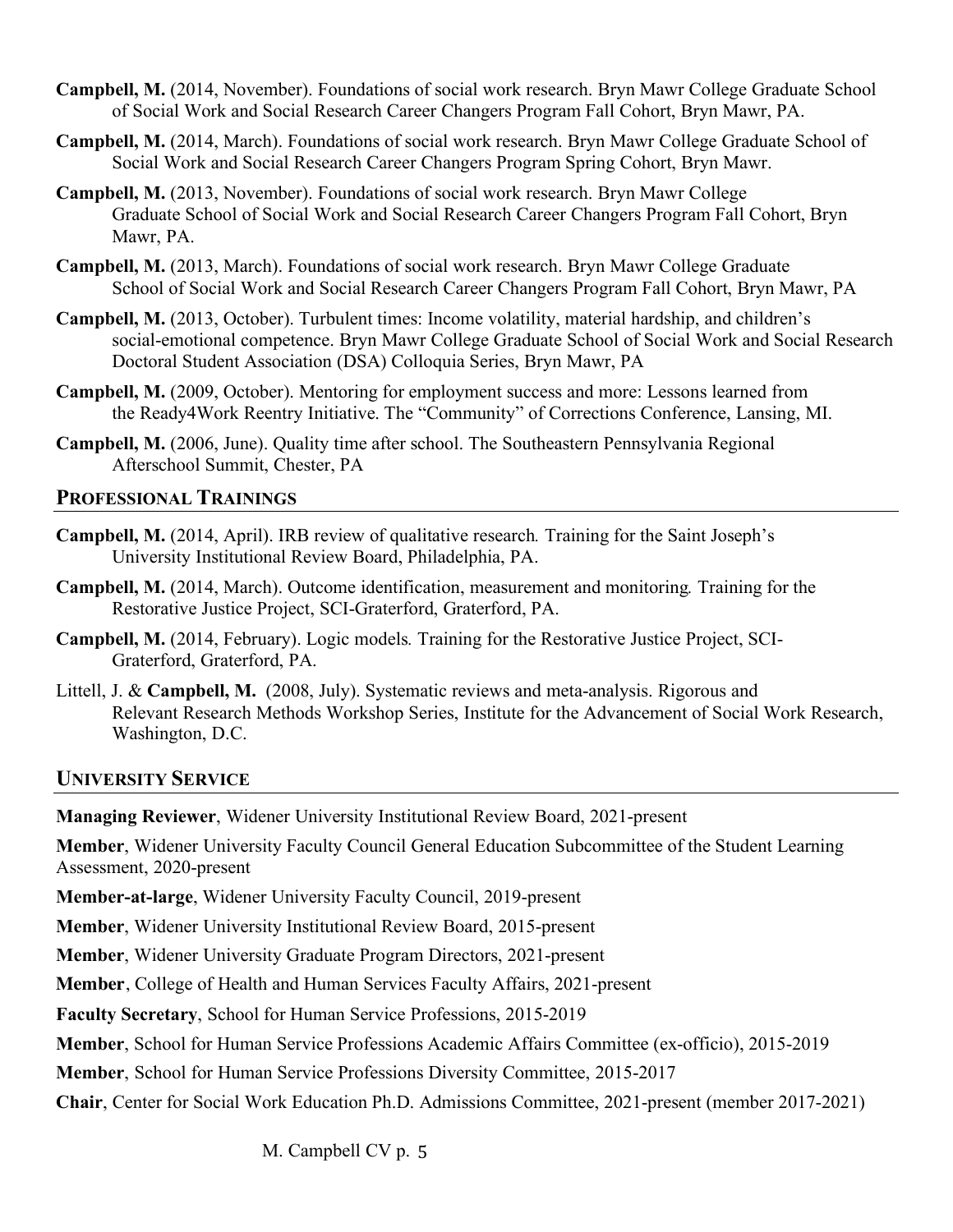**Chair**, Center for Social Work Education Ph.D. Curriculum Committee, 2021-present (member 2017-2021) **Member**, Center for Social Work Education Academic Affairs Committee, 2018-present **Member**, Widener University First Year Experience Work Group, 2018-2021 **Member**, Widener University Council of Assistant and Associate Deans (CAAD) Committee, 2018-2021 **Member**, Widener University Campus Visit Partners Committee, 2018-2021 **Service Learning Fellow**, Widener University, 2016-2017 **Member**, Widener University First Year Experience Work Group, 2018-2021 **Member**, Widener University Council of Assistant and Associate Deans (CAAD) Committee, 2018-2021 **Member**, Widener University Campus Visit Partners Committee, 2018-2021 **Service Learning Fellow**, Widener University, 2016-2017 **Member**, Center for Social Work Education Promotion and Tenure Committee, 2015- 2019 **Chair**, Center for Social Work Education BSW Admissions Committee, 2018-2021 (member 2017-2018) **Chair**, Center for Social Work Education BSW Curriculum Committee, 2018-2021 (member 2017-2018) **Member**, Center for Social Work Education Assessment and Outcomes Committee, 2018- 2021 **Chair**, Center for Social Work Education BSW Admissions Committee, 2018-2021 (member 2017-2018) **Chair**, Center for Social Work Education BSW Curriculum Committee, 2018-2021(member 2017-2018) **Chair**, Center for Social Work Education BSW Program Committee, Chair, 2018-present (member 2017-2019) **Center for Social Work Education New Student Orientation Committee, 2018- present Lead Faculty**, Social Work Capstone I & II, 2018-2021 **Lead Faculty**, Social Work Research Methods I & II, 2017-2021 **Lead Faculty**, Social Work in Communities, 2015-2018

### **DISSERTATION COMMITTEES**

2021- present, Qian Huang: proposal development 2021- present, Belkys Sanchez: dissertation research 2021- present, Marsicilla Cole, dissertation research 2018-2020 Kimberly Giamportone: *A phenomenological examination of interprofessional team cohesion within the medical setting* 2018 – 2019 Amanda Hill: *National identity and attitudes towards immigrants in the United States* 2015 – 2016 Selina Matis: *Understanding resilience: Exploring meaning, hope, perseverance, and attachment as components of resilience*

### **PROFESSIONAL SERVICE**

Manuscript Reviewer, Families in Society journal, 2020-present Session Organizer, Society for the Study of Social Problems Annual Meeting, 2016-2018